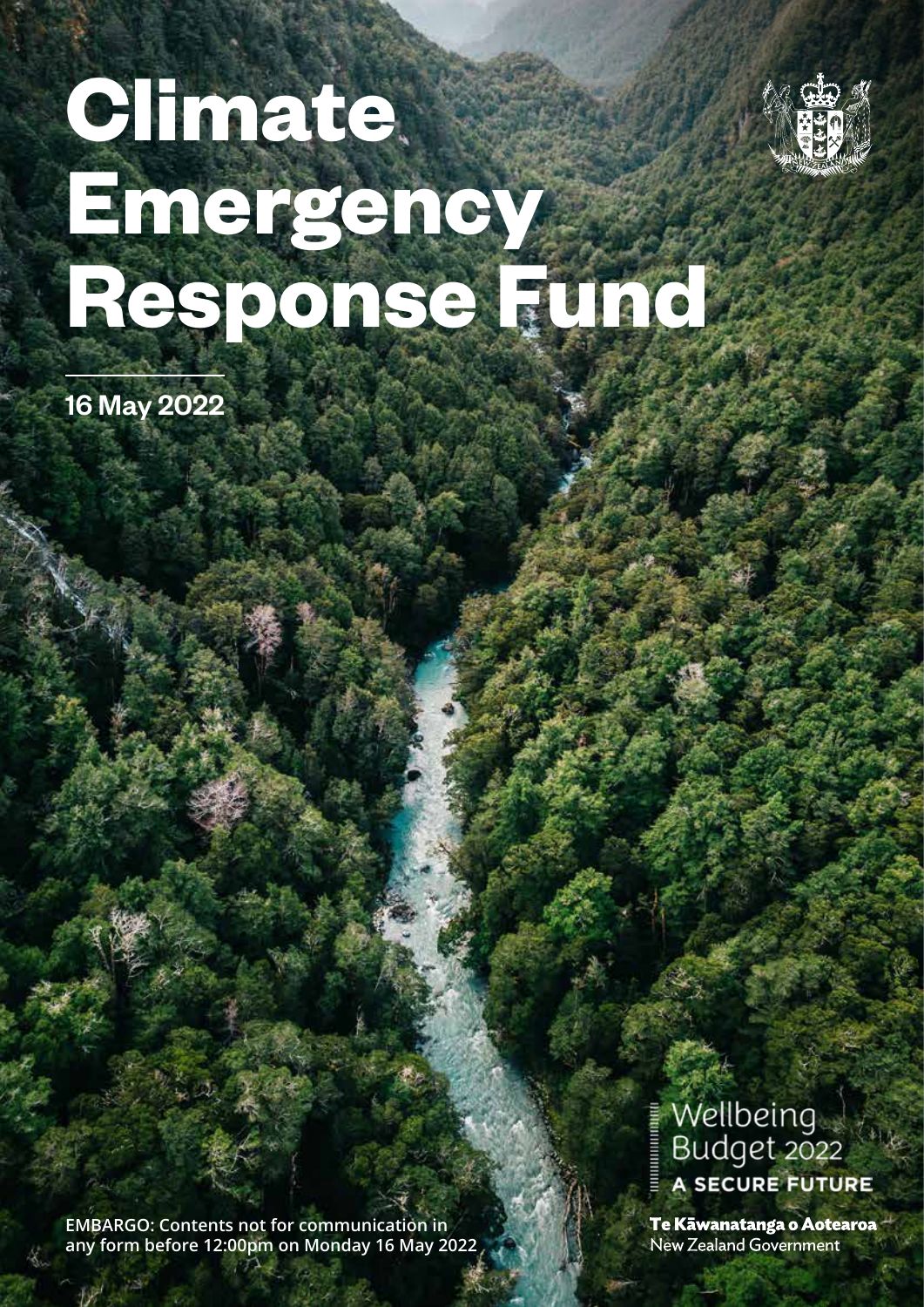© Crown Copyright



This work is licensed under the Creative Commons Attribution 4.0 International licence. In essence, you are free to copy, distribute and adapt the work, as long as you attribute the work to the Crown and abide by the other licence terms. To view a copy of this licence, visit

https://creativecommons.org/licenses/by/4.0/. Please note that no departmental or governmental emblem, logo or Coat of Arms may be used in any way which infringes any provision of the Flags, Emblems, and Names Protection Act 1981. Attribution to the Crown should be in written form and not by reproduction of any such emblem, logo or Coat of Arms.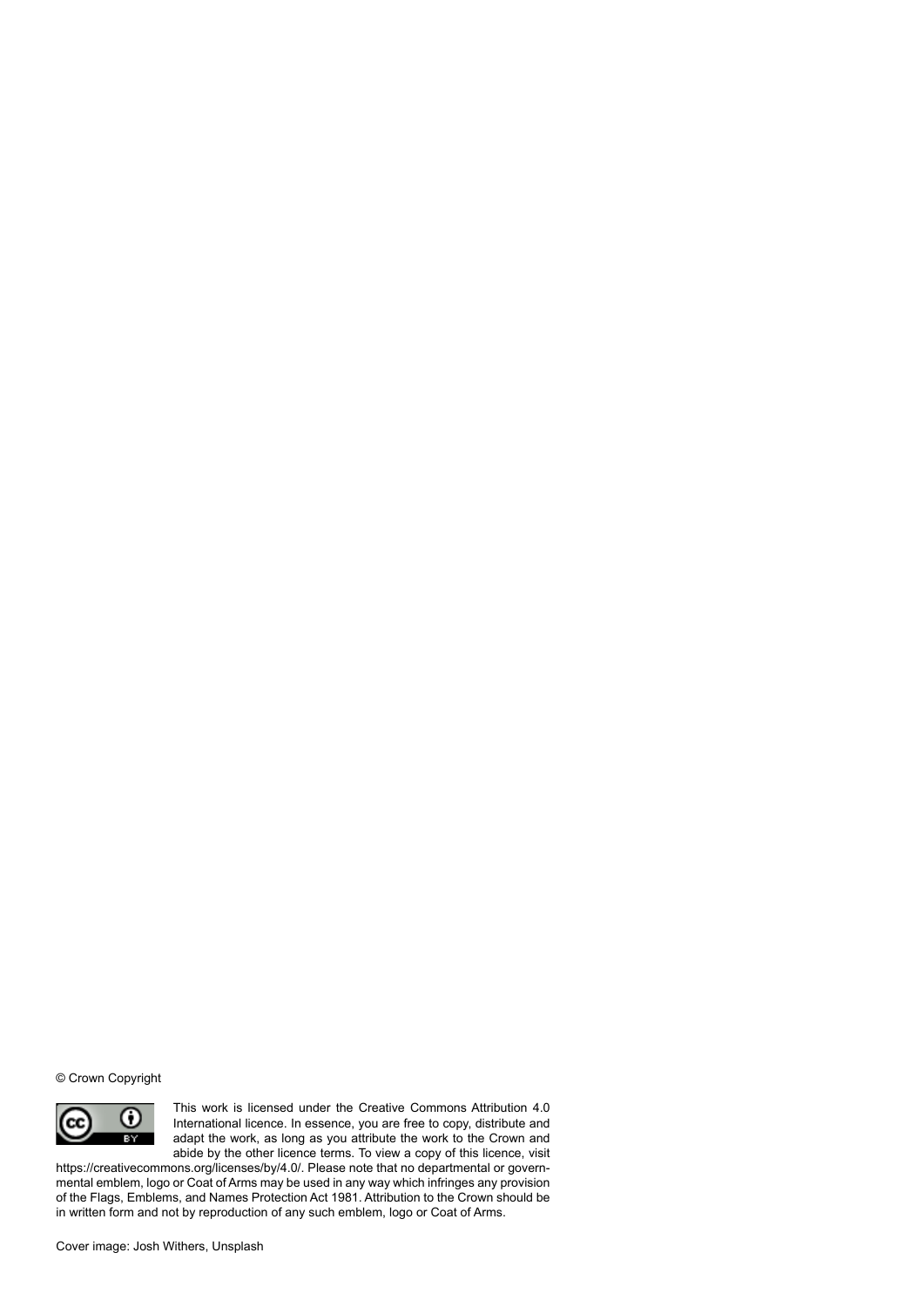# **Aotearoa New Zealand's Climate Change Response**

# **A secure future relies on addressing climate change**

Addressing climate change is a core part of ensuring a thriving, productive, and secure future for Aotearoa New Zealand. Government, communities, iwi, and businesses are already taking action. Budget 2022 supports Aotearoa New Zealand to accelerate and expand our response to climate change.

The broad scope of actions and measures reflected in the first Emissions Reduction Plan will require funding across multiple fiscal years. In Budget 2022 a number of key initiatives have been funded through the newly established Climate Emergency Response Fund (the CERF) that will support immediate emissions reductions and help lay the foundations for future reductions and removals. As Aotearoa New Zealand's mitigation response accelerates over time, it is anticipated that additional funding will be sought through the CERF, alongside other high-value initiatives that will support New Zealand's climate change adaptation response.

Climate change is the most pressing long-term challenge facing New Zealand. Mitigating the impact of climate change on our natural environment and the wellbeing of communities is critical. Equally, climate change will have consequences for our economic security. Left unchecked, it will have a significant negative impact on New Zealanders' living standards and the vulnerability of our economy in the coming years.

However, addressing climate change also presents opportunities to improve New Zealanders' living standards as we reduce our reliance on volatile global energy markets, develop new industries, renew efforts to take care of our natural environment, improve air and water quality, and develop knowledge and skills that can help us transition to a high-wage, low-emissions economy that provides economic security in good times and bad.

Even as we take action to mitigate the severe effects of climate change, action will be needed to protect our communities and economy against its unavoidable effects. Anticipated physical impacts in Aotearoa New Zealand from a warming climate include increased temperatures and extreme weather events, new vulnerabilities to flood hazards, greater extremes of both rainfall and drought, ocean acidification, and sea level rise in low-lying coastal areas.

Aotearoa New Zealand trades on its environmental credentials. Our actions are critical to the value of the goods and services we export, including our primary products, tourism, and manufactured goods. As global consumer preferences place increasing emphasis on the importance of climate credentials, we have to make sure we are at the front of pack to continue to grow our exports and diversify our economy.

The overall impact of climate change on our collective wellbeing will depend on how effectively we respond to the significant challenge ahead. The changes our economy and society face from climate change will have implications for wellbeing across the natural environment, human health, and broader economic, social, and cultural wellbeing.

This will include how effectively we transition to a low-emissions economy and mitigate further climate change, as well as how we adapt to the inevitable impacts of a changing climate over the course of the century. It means using climate action to address existing inequities, supporting New Zealanders through this transition by taking pressure off individuals and providing them with choices about how they take part in our combined climate action. All New Zealanders, whether as individuals, communities, iwi, businesses, or central and local government have a role to play in our climate change response.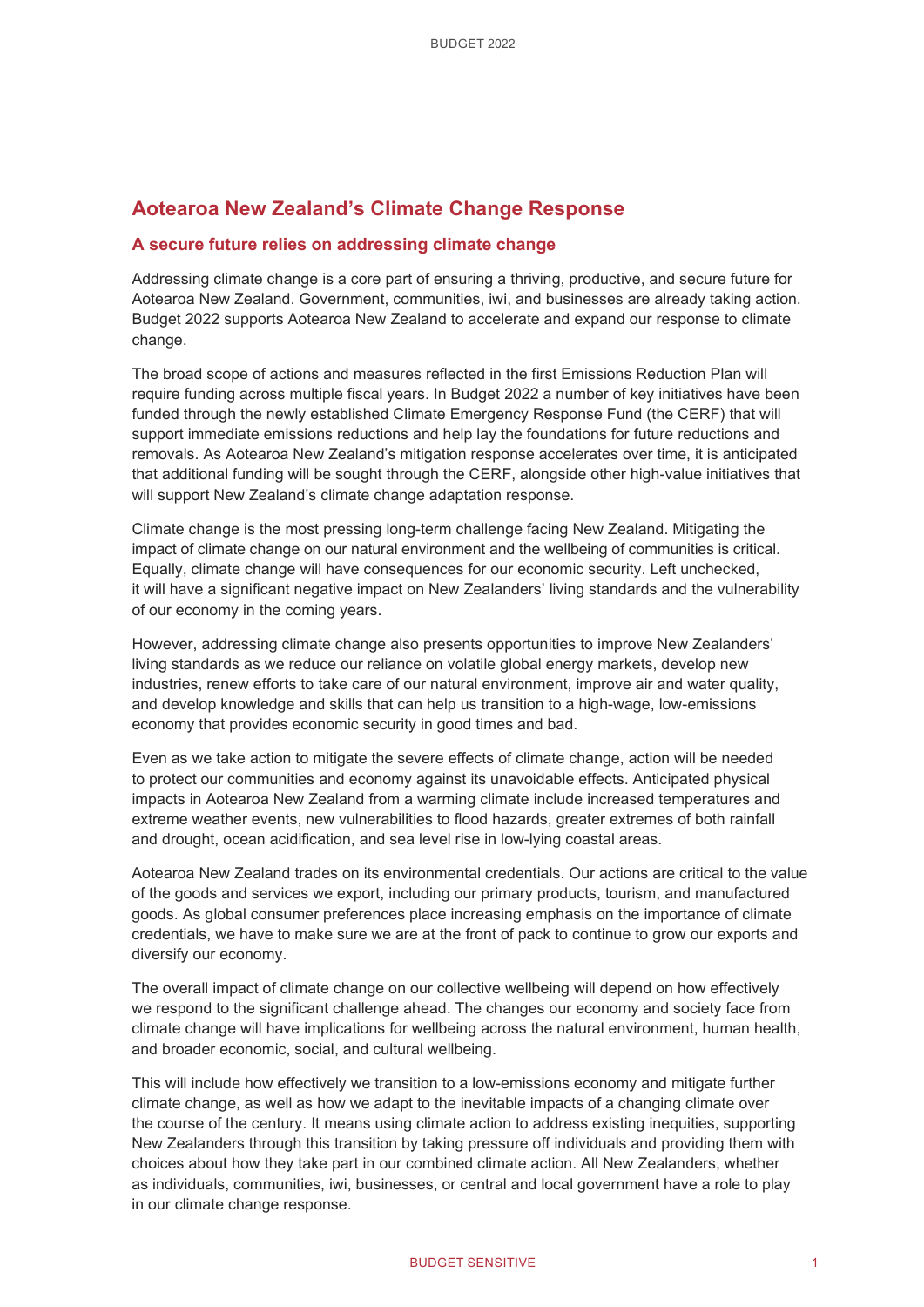# **Domestic and International Commitments**

The response to climate change requires a global effort. For some years, global action on climate change has fallen well short of the scale of the challenge we face. We cannot keep kicking the can down the road; it is time to move.

New Zealand has made domestic and international commitments to contribute to the effort to limit global warming to within 1.5˚C above pre-industrial levels. Taking action to mitigate global climate change is a significant opportunity for us to avoid the most severe negative impacts of climate change on New Zealanders' living standards.

Since the previous Government signed up to the Paris Agreement in 2016, there has been an increasing consensus in New Zealand on the need for climate action. The private sector is also becoming increasingly aligned with the public sector on the need to decarbonise our economy; leading New Zealand companies have committed to reducing our reliance on fossil fuels and pursuing lower-emissions alternatives.

The Government has legislated a number of domestic emissions reduction targets. The Climate Change Response Act requires Aotearoa New Zealand to reduce all greenhouse gases, other than biogenic methane, to net-zero by 2050. It also requires a  $24 - 47$  percent reduction in gross biogenic methane levels by 2050 compared with 2017 levels (with an interim reduction target of 10 percent by 2030). The Act additionally legislates the setting of emissions budgets that act as 'stepping-stones' towards our longer-term targets. These emissions budgets span from now to 2050, with the first emissions budget period covering 2022-2025.

Our response to climate change is a crucial part of Aotearoa New Zealand's role within the global system. The rest of the world associates us with our strong environmental record, with sustainably produced exports, and with the leadership role we have assumed on numerous global issues. To play our part in this global effort, we have made an international commitment under the Paris Agreement through our Nationally Determined Contribution to reduce net emissions by 50 percent relative to 2005 levels by 2030. Our investments through the CERF at Budget 2022 will contribute to meeting this commitment. \$840 million has already been allocated and announced as a New Zealand contribution for international climate financing.

With the release of the first Emissions Reduction Plan, the Government has set out a comprehensive strategy as to how we will meet the first emissions budget. This approach includes:

- partnering with businesses to support the development and adoption of low emissions technologies
- helping to develop new markets for sustainably produced goods and services and provide incentives for consumers to choose lower emissions alternatives
- transforming our transportation systems and urban environments to make our cities more liveable
- improving the resilience of our economy to a range of future shocks
- partnering with iwi/Māori to uphold te Tiriti through the transition to a low emissions economy, and
- restoring and protecting nature.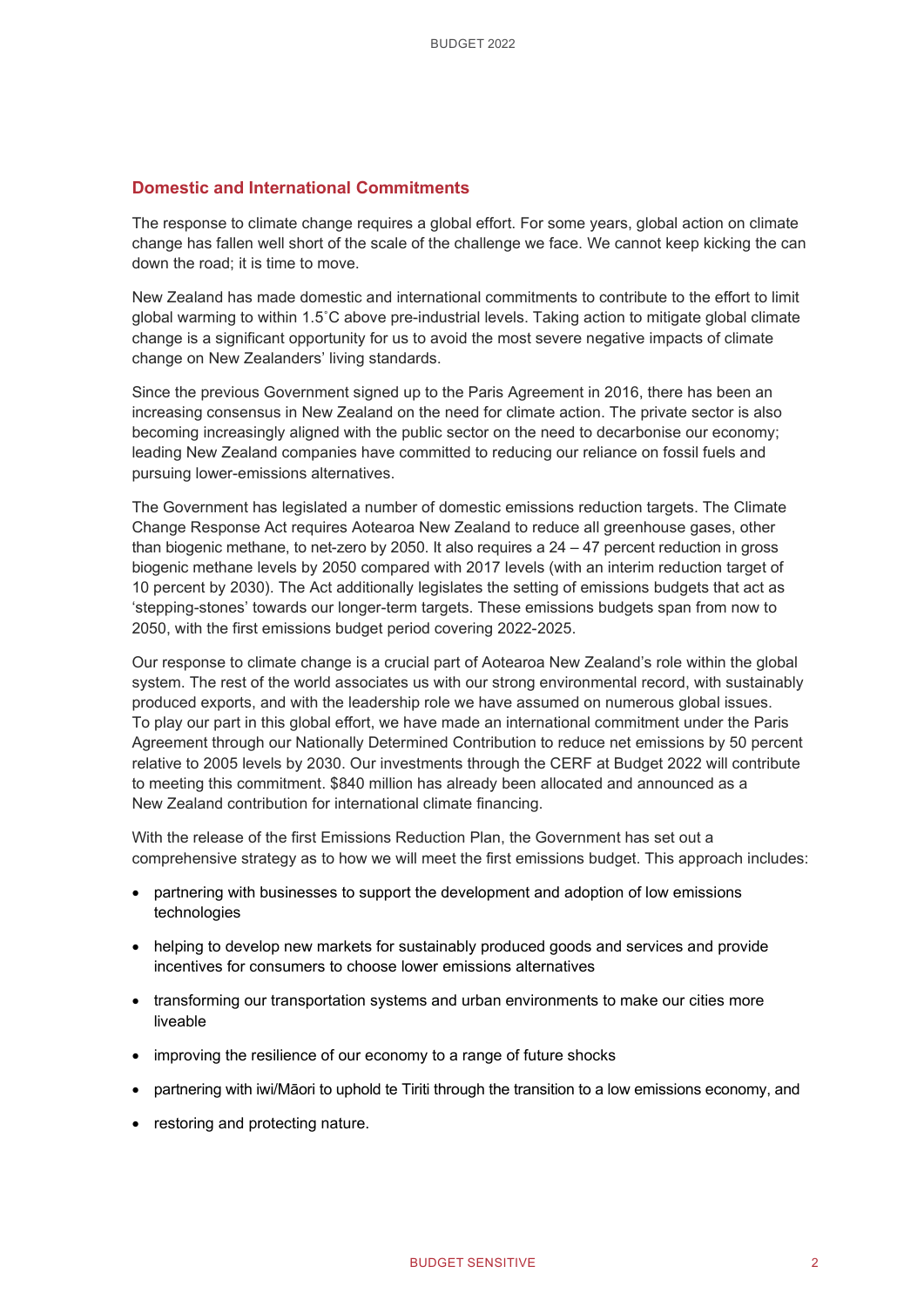# **The Emissions Reduction Plan**

In addition to legislating the requirement to set interim emissions budgets to support Aotearoa New Zealand's longer-term climate mitigation objectives, the Act also requires the development of Emissions Reduction Plans. These are intended to contain the Government's plans and strategies to reduce emissions, increase removal of emissions, and support an equitable transition to a low-emissions, climate resilient economy. Each Emissions Reduction Plan must publicly lay out a plan to meet the relevant emissions budget period and may also include plans and strategies for meeting the two subsequent emissions budget periods. As each new emissions budget period approaches, the Government will develop and publish a new Emissions Reduction Plan.

The first Emissions Reduction Plan (released on 16 May 2022) focuses on meeting our first emissions budget (2022-2025) and will lay important foundations for our plans and strategies to meet our second (2026-2030) and third (2031-2035) emissions budgets. More broadly, it reflects the scale and complexity of the action required to achieve a stable climate. It identifies opportunities to harness the benefits of new technologies and economic prosperity driven by the development of new sectors and increased productivity. It also emphasises the importance of supporting an equitable transition.

The Emissions Reduction Plan includes sector-specific policies to reduce emissions from the Transport, Energy and Industry, Building and Construction, Waste, Fluorinated Gases, Agriculture, and Forestry sectors. It also includes strategies and policy programmes for systems that span multiple sectors, such as supporting an Equitable Transition and Funding and Financing.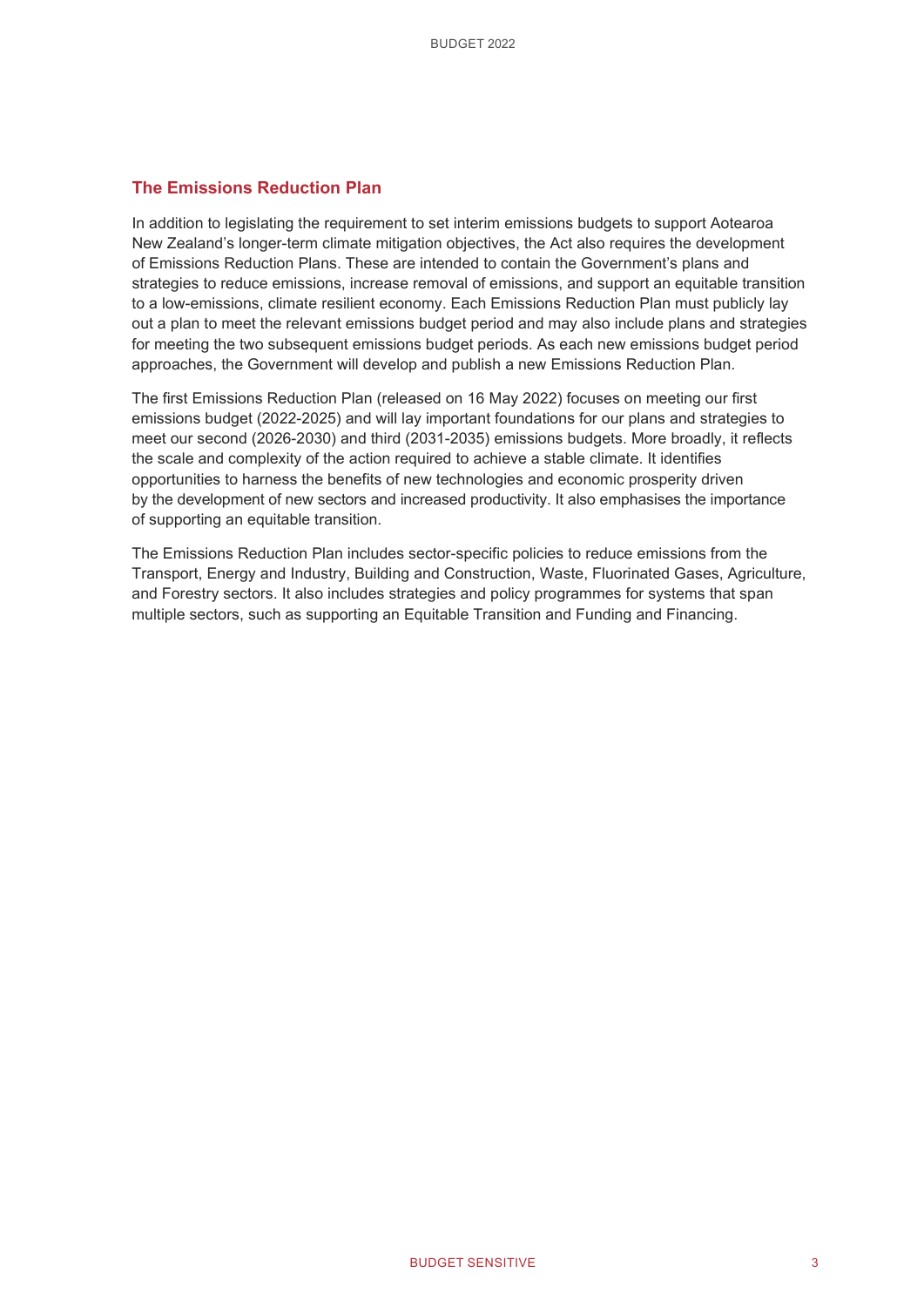# **Funding our climate response: Design and establishment of the Climate Emergency Response Fund**

In 2021, the Government announced the establishment of the CERF with an initial \$4.5 billion 'down payment' for Aotearoa New Zealand's climate spending by recycling the proceeds of the Emissions Trading Scheme into a dedicated fund.

The enduring, multi-year design of the CERF reflects the long-term nature of many of the challenges presented by climate change. By providing funding certainty over multi-year periods and a dedicated funding source for public investment on climate-related initiatives distinct from the main Budget allowances, the CERF will help ensure that longer-term climate objectives remain a key part of future Budgets and that the Government's climate change spending commitments are clearly signalled to the private sector.

At its establishment, the CERF was set up with funding equivalent to the available cash proceeds from the New Zealand Emissions Trading Scheme (ETS) over the period from 2022/23 to 2025/26. In the Budget Economic and Fiscal Update, Treasury has revised up its forecasts of ETS cash proceeds, indicating that another \$800 million will be available over that same forecast period. The Government has decided that the CERF should be topped up proportionally, leaving \$1.5 billion available in the fund after Budget 2022. It is important that we frontload our climate change response, which is why we have made such a significant investment commitment at Budget 2022 from the Fund.

We expect the size of the CERF to grow alongside the main Budget allowances as is necessary. The next review of the CERF is likely to be at the Budget Policy Statement for Budget 2023.

For Budget 2022, the CERF has focused on supporting Aotearoa New Zealand's mitigation response, particularly initiatives and programmes aimed at delivering the actions outlined in the Government's first Emissions Reduction Plan. The criteria for CERF funding in Budget 2022 were that an initiative either:

- was included in the Emissions Reduction Plan
- would directly reduce emissions
- had a main objective of removing barriers to or accelerating emissions reductions
- would support a te ao Māori approach to the climate response
- would facilitate the development of such proposals in the future, or
- would address the distributional impacts of emissions reducing policy.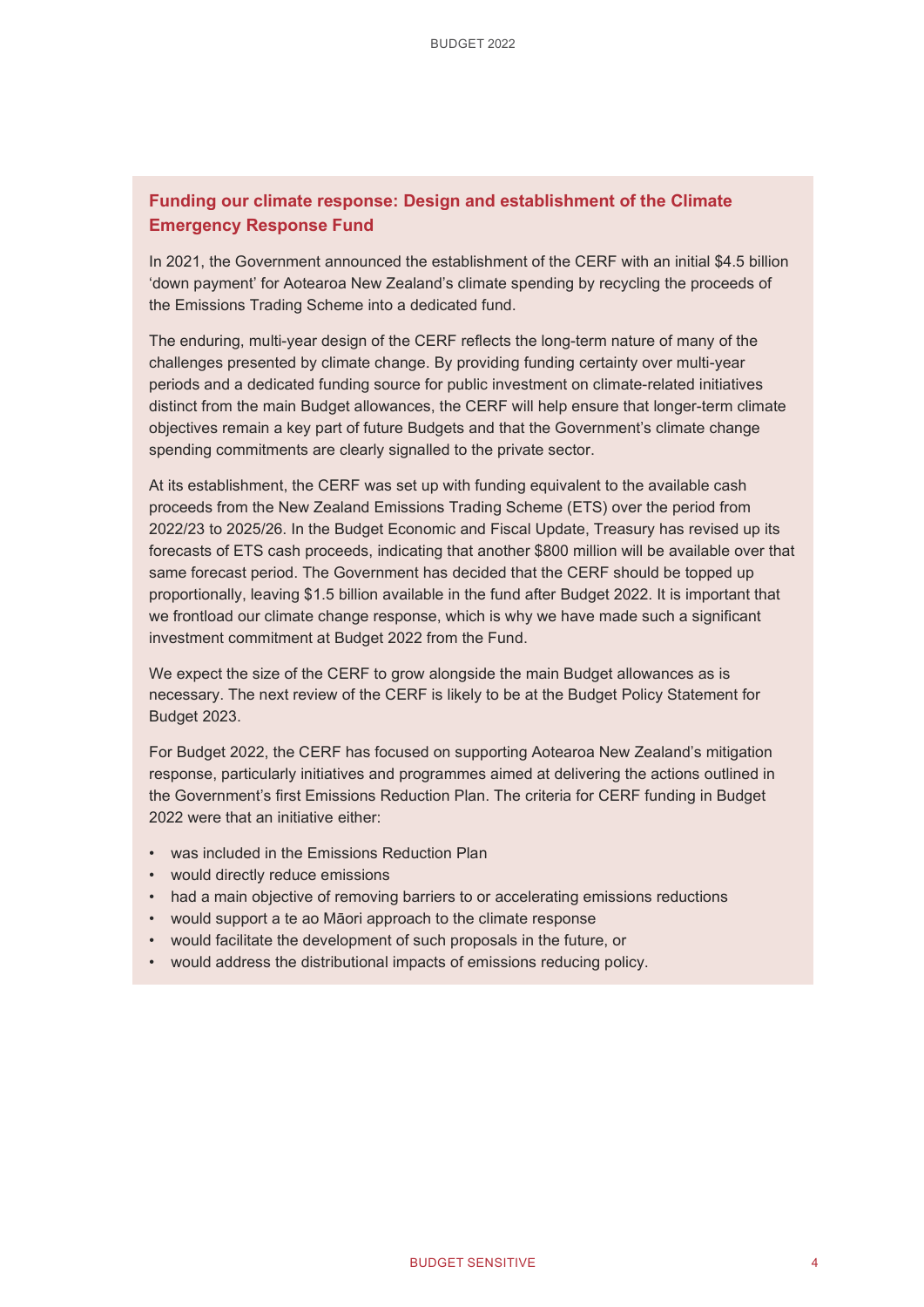# **Taking action for a more secure economy**

Reflecting the importance of the challenge that lies ahead, the Government has identified addressing climate change as a key area of focus for Budget 2022. The \$2.9 billion climate change package for Budget 2022 is an important first step toward implementing the Emissions Reduction Plan and meeting the first emissions budget.

The abatement impact of the policies and measures in the Emissions Reduction Plan has been quantified as 95Mt – 228Mt across the first, second and third emissions budget periods, reflecting a range of low to high policy impact of policies and measures. The investments we have made through the CERF in Budget 2022 are estimated to drive 52 – 70% of this abatement. As initiatives funded through the CERF are implemented and further developed, we are likely to see even greater abatement achieved from the investments we are making in Budget 2022 than our current modelling has identified. We will also make further investments in Budget 2023 that will help us drive our emissions even lower and provide greater support to meeting our first, and future, emissions budgets. In the first emissions budget period, ERP policies and measures have been quantified to drive 5.4Mt – 11.9Mt of abatement of which funding from the CERF in Budget 2022 is estimated to support 21 – 34%.

For context, the first emissions budget caps emissions at 290Mt over the period 2022-2025. Modelling suggests that actions in the ERP will reduce emissions from a projected level of  $301.5$ Mt<sup>1</sup> to a range of 289.6Mt – 296.1Mt. The numbers make it clear that not only will the investment we make through the CERF in Budget 2022 support important abatement to help us meet our first emissions budget, but it will play an enduring role supporting significant abatement that will allow us to meet our second and third emissions budgets as well. The climate actions funded at Budget 2022 recognise the current pressures New Zealanders face as global energy prices remain high following Russia's illegal invasion of Ukraine. That is why they focus on partnerships between the Government, businesses and iwi to take the lead on the actions required, while providing households with greater choices and access to options for engaging in climate action under our first emissions budget. This allows all New Zealanders to progressively become involved in the climate response, and benefit from the investments we are making.

Most importantly, the actions we are taking will improve New Zealand's economic security by moving us towards energy independence and reducing our reliance on volatile global oil markets. Our regions will become more secure and better able to deal with extreme weather events through investments in climate infrastructure. And households will have greater ability to reduce their costs through better transport options.

# **Partnering with businesses to reduce emissions and costs and seize new opportunities**

New Zealand's industrial sector is a key area of potential emissions reduction. In 2019, emissions from the energy and industry sectors made up just over a quarter (27 percent) of our total gross emissions. The Government is committed to working together with business in order to improve energy efficiency, productivity and economic performance.

<sup>&</sup>lt;sup>1</sup> This figure is based on an assumption that the Tiwai Point Aluminium Smelter remains open.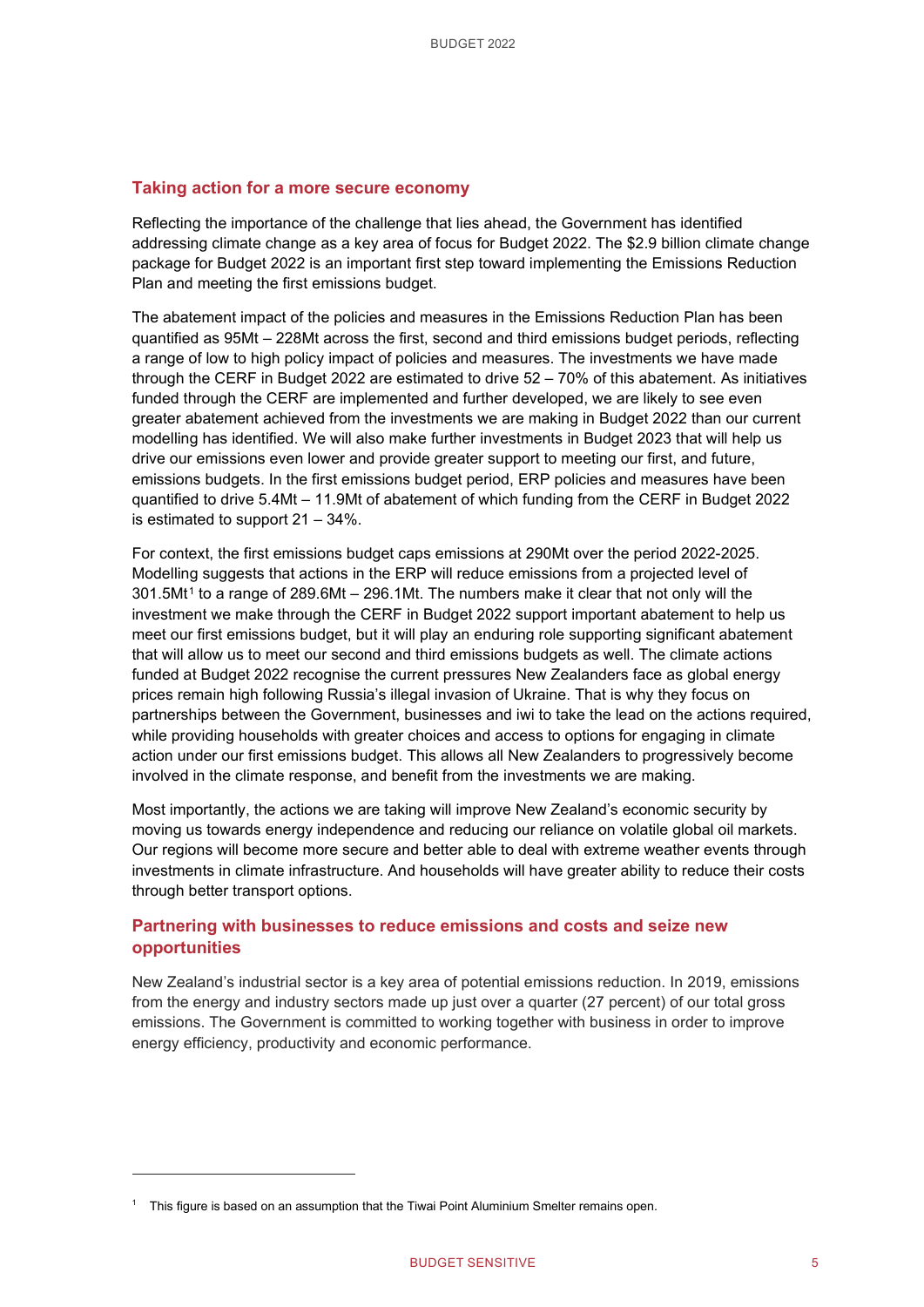Budget 2022 will provide **\$678 million to expand the Government Investment in Decarbonising Industry Fund (GIDI)**. This fund will support the diffusion of technologies to improve energy efficiency and enable fuel switching toward low-carbon alternatives. This will promote greater business energy security and help businesses cut energy costs, allowing them to become more profitable off the back of their climate action.

# **Government Investment in Decarbonising Industry Fund**

The GIDI is a partnership between Government and business to accelerate the decarbonisation of industrial process heat. Since November 2020, three rounds of the GIDI Fund have been announced covering 53 projects. These projects include \$68.7 million of funding from the Fund, crowding-in a total of \$117 million of private funding for abatement projects.

In the latest round of the GIDI, for example, Southern Paprika Limited received close to \$5 million to install Aotearoa New Zealand's first CO2 recovered biomass boiler which is expected to result in 250,000 tonnes of carbon abatement over its lifetime, and Papakura Timber received close to \$400,000 to install a wood boiler for kiln dryers which is expected to result in 33,000 tonnes of carbon abatement over its lifetime.

Process heat makes up around a third of Aotearoa New Zealand's overall energy use, and 60 percent of process heat is fossil-fuelled, mainly by gas and coal. This expansion to the GIDI will continue the progress made so far on decarbonising industrial processes in Aotearoa New Zealand, provide further stimulus to the domestic economy, and support local employment.

The investments we are making to support mitigation in the Energy & Industry sector through the CERF in Budget 2022 are anticipated to drive 11Mt – 24Mt of abatement over the first, second and third emissions budget periods, with up to 1.6Mt quantified to be driven in the first emissions budget period. A significant amount of this is anticipated to be driven by additional investment in the GIDI Fund.

Māori entities will be supported by a dedicated **\$35 million programme to develop tikangabased approaches** to change farm practices and enable Māori-led actions toward emissions reduction.

Budget 2022 includes a number of initiatives targeted at new economic opportunities in the forestry sector. **\$145 million** will go towards increasing the development of carbon sinks through **new approaches to afforestation**; **\$111 million** will be invested in **improving carbon storage through natural sequestration**; and **\$91 million** will be provided to **stimulate greater production of woody biomass** and provide more options for business to switch away from the use of fossil fuels to improve their own energy security and reduce costs.

Agricultural emissions account for a disproportionate share of our emissions profile, compared to most other countries. The sector contributes 50 percent of Aotearoa New Zealand's gross emissions; approximately 94 percent of our nitrous oxide emissions and around 91 percent of our biogenic methane emissions are from agriculture. The Government will continue to support the industry to develop and disseminate new mitigation technologies through a **\$339 million investment in accelerating the development of greenhouse gas mitigations.**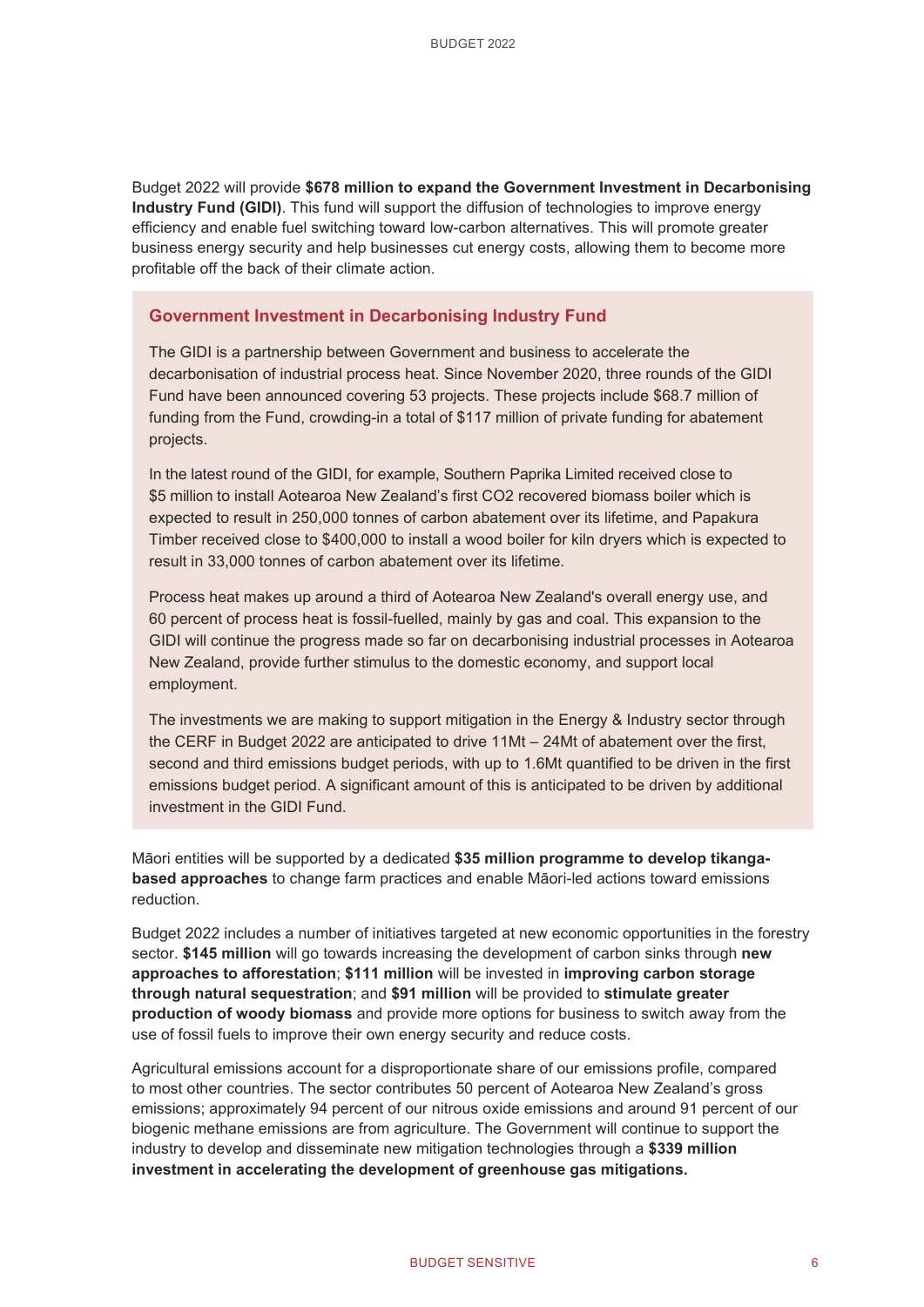# **Agriculture emissions reduction – Accelerating the development of greenhouse gas mitigations**

This initiative will accelerate research and development into new tools and practices farmers can use to reduce on-farm emissions. It will include capability-building programmes, new research and measurement infrastructure, Māori-led mātauranga programmes, demonstration programmes, and a new innovation prize. The initiative will also support the establishment of a Centre for Climate Action on Agricultural Emissions which will include a public-private joint venture focused on developing and commercialising practical tools to reduce emissions, and an enhancement of the New Zealand Agricultural Greenhouse Gas Research Centre to strengthen research and development more broadly into biological emissions.

The investments we are making to support the development of greenhouse gas mitigations for the Agriculture sector through the CERF in Budget 2022 will support a step change in investment and emissions reductions in the sector. Over the first, second and third emissions budget periods we anticipate this initiative will drive 23Mt – 120Mt of abatement, with up to 2.33Mt in the first emissions budget period..

# **Supporting households to contribute to emissions reductions**

For many New Zealanders climate change is a source of considerable uncertainty, in terms of both our ability to mitigate its effects and what these measures will mean for the way we live our lives over the coming decades.

Alongside key initiatives where some of the heavy lifting is done by Government and large businesses, investments in Budget 2022 also focus on improving accessibility of low-emissions options to a wider range of New Zealand households. As emissions-intensive products begin to be priced higher, we can protect households from increasing costs by ensuring that sustainably produced alternatives are available and affordable. Providing incentives to switch to greener options sooner rather than later can help stimulate the development of new markets and hasten the transition to a lower carbon economy.

Budget 2022 provides **\$569 million to pilot and roll-out a vehicle scrappage scheme** to support lower-income households to replace their family vehicle with a lower-emissions alternative if they choose to. This programme will build on the success of the Clean Car Discount and make the switch to low-emissions vehicles a viable option for a much wider range of households. This is another example of climate action leading to lower costs for households as they reduce reliance on volatile global energy markets.

We will partner with local government and the private sector to improve the options available to households to reduce emissions from food and garden waste through a **\$103 million investment in waste infrastructure.** This initiative will include measures to improve kerbside collection of organic waste and measures to support households in reducing their methane emissions. It's all part of supporting households to participate to the extent that they are able in our national climate action.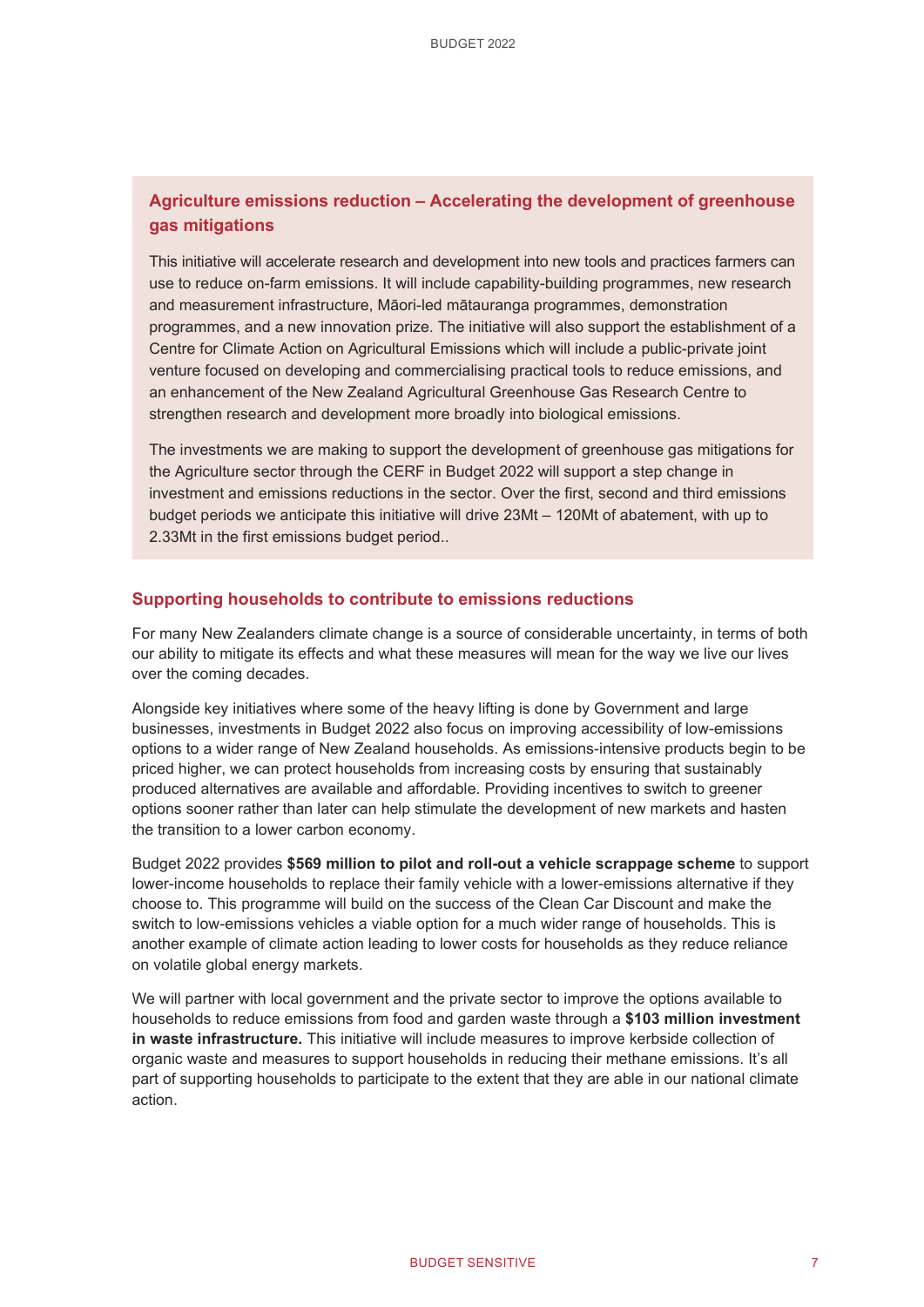# **Preparing New Zealand for the transition**

Our economic exposure to global shocks such as Russia's illegal invasion of Ukraine is directly related to our dependence on global energy markets. Past investment in renewable energy has played a role in reducing our exposure to inflationary shocks of the sort Aotearoa New Zealand is currently experiencing, particularly in comparison to many European countries whose energy needs are highly dependent on fossil fuels. As the recent global energy crisis has demonstrated, parts of our economy remain vulnerable to unexpected volatility in global energy markets. Further investment in the decarbonisation of our economy will not only help us to meet our emissions reduction targets; it will also improve the resilience of our economy to future shocks and lead to greater economic security.

Budget 2022 provides **\$18 million for the development of a comprehensive energy strategy, a hydrogen roadmap, and the creation of a regulatory framework for offshore wind energy.**  This work sets the foundations for future decarbonisation and high value economic opportunities. Creating a clear regulatory environment will support new investment, regional development and highly skilled jobs, while providing more renewable energy options to support our transition to a low emissions economy.

Hydrogen as a fuel could enable the decarbonisation of hard to electrify sectors such as heavy freight and steel – the roadmap will provide the nascent green hydrogen sector with further clarity on how the government will support a pathway to an economically sustainable market for hydrogen. The new regulatory framework for offshore renewable energy will provide a more certain consenting process that balances the impact of offshore renewable investment with other priorities such as fisheries and marine protection.

Together with the energy strategy, these initiatives are an opportunity to ensure that actions to decarbonise our economy are coordinated and considered across the whole energy system.

Helping people reduce their transport costs requires greater transport choice. Budget 2022 will take a significant step toward reducing vehicle use in urban centres through a **\$375 million fund to deliver mode shift and reduce emissions from transportation.** This will also provide additional support to our broader investments in transportation mode shift. Investing in making walking, cycling and public transport more attractive options will help make our cities more liveable and help local councils transition toward low-emissions urban environments.

The decarbonisation of heavy vehicle fleets will be supported by the following initiatives: a **\$41 million investment to support the decarbonisation of public transport** through supporting Public Transport Authorities to deploy low- and zero-emissions buses; and **\$20 million funding to support innovations in the decarbonisation of freight** through co-funding for projects demonstrating low emission freight technologies, fuels, services, infrastructure, innovations and business models.

## *An equitable transition*

Climate change has clear and significant implications for future generations. Taking a holistic approach to wellbeing grounded in te ao Māori provides a valuable perspective on these intergenerational impacts. Te taiao, Aotearoa New Zealand's natural environment, is a fundamental good. It has intrinsic value beyond what it confers to New Zealanders through increased living standards. It is important that principles such as tiakitanga – that emphasise the responsibility for the Government to be a good kaitiaki, or guardian, of Aotearoa New Zealand's natural environment for future generations – are a critical element of our response.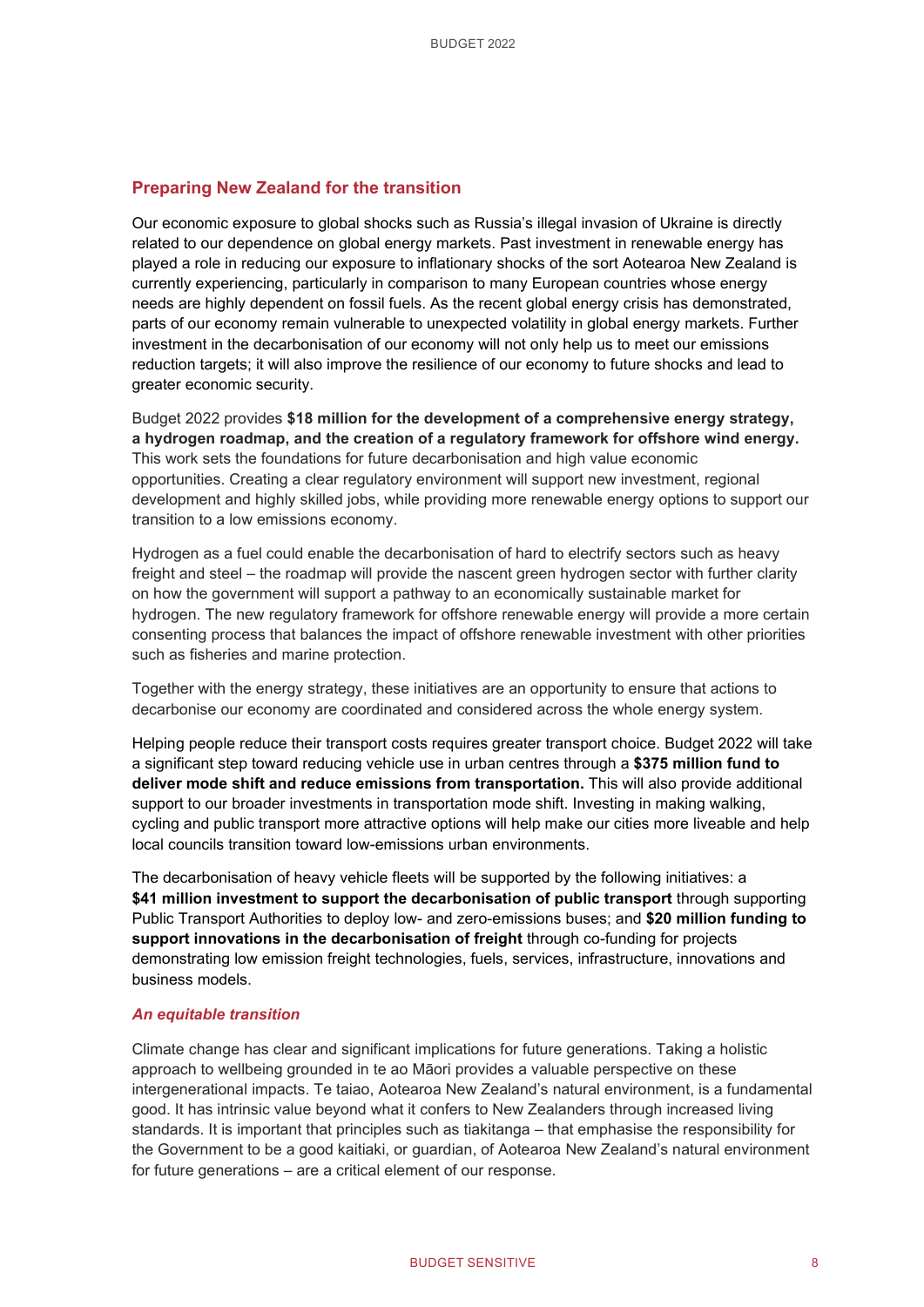The Government is committed to ensuring an equitable climate transition. This will include addressing the distribution of impacts caused by both the changing climate and the steps we are taking to address it, and making sure that we address existing inequalities that are created within the current system.

Taking meaningful action to address the challenge of climate change means taking action that does not leave any communities, regions, businesses or households behind. Budget 2022 will provide **\$16 million to develop an equitable transitions strategy** in collaboration with people and communities who will be most affected by the transition.

Mitigating impacts for Māori, iwi and hapū will be essential, and can be supported by strong alignment with the principles of tikanga, whanaungatanga, and kotahitanga in our climate response. Budget 2022 will provide **\$31 million for a Māori Climate action platform** to strengthen Māori-Crown relationship, support an equitable transition for Māori, and resource community-based kaupapa Māori and tangata Māori solutions.

# **Summary of Climate Emergency Response Fund initiatives by Vote**

At Budget 2022 the Government has allocated \$2.9 billion across the forecast period for the CERF. This is in addition to pre-commitments of \$840 million total operating for international climate finance under the Paris Agreement, and \$25 million total operating for the Government Investment in Decarbonising Industry Fund.

This first tranche of public investment on climate change mitigation establishes a number of key work programmes detailed in the Emissions Reduction Plan. Particularly notable investments in the Budget 2022 CERF package include a significant \$1.3 billion Transport sector bundle, \$692 million for the Energy sector, and \$380 million for the Agriculture sector.

# **Agriculture, Biosecurity, Fisheries and Food Safety**

#### **Agriculture Emissions Reduction - Accelerating Development of Greenhouse Gas Mitigations**

This initiative will accelerate development and uptake of high impact agricultural mitigation technologies. Funding will accelerate research, grow capability, expand greenhouse gas measurement capacity, streamline the path to market, and deliver demonstration programs to ensure there are fit for purpose tools for use on farm. Expanding international collaborations and our cleantech sector through innovation prizes will further raise both our international standing and contribution to reducing global agricultural emissions. Funding will also support matauranga-based approaches to reduce agricultural emissions, providing further options for Māori and non-Māori landowners to improve sustainability.

This investment is funded through the Climate Emergency Response Fund.

| Vote                                                          | 2021/22 | 2022/23 | 2023/24 | 2024/25 | 2025/26 | Operating<br>Total | Capital<br>Total |
|---------------------------------------------------------------|---------|---------|---------|---------|---------|--------------------|------------------|
| Agriculture, Biosecurity,<br><b>Fisheries and Food Safety</b> | $\sim$  | 28.015  | 64.766  | 123.735 | 122.235 | 338.751            |                  |

#### **Agriculture Emissions Reduction - Developing the He Waka Eke Noa Pricing System (Phase One)**

This initiative funds essential development work necessary to support and enable decisions during 2022/23 on the options for the implementation of the agricultural emissions pricing scheme in accordance with new obligations under the Climate Change Response Act 2002.

This investment is funded through the Climate Emergency Response Fund.

| Vote                                                   | 2021/22 | 2022/23 | 2023/24                  | 2024/25                  | 2025/26                  | Operating<br>Total | Capital<br>Total |
|--------------------------------------------------------|---------|---------|--------------------------|--------------------------|--------------------------|--------------------|------------------|
| Agriculture, Biosecurity,<br>Fisheries and Food Safety | $\sim$  | 6.280   | $\overline{\phantom{a}}$ | $\overline{\phantom{a}}$ | $\overline{\phantom{a}}$ | 6.280              |                  |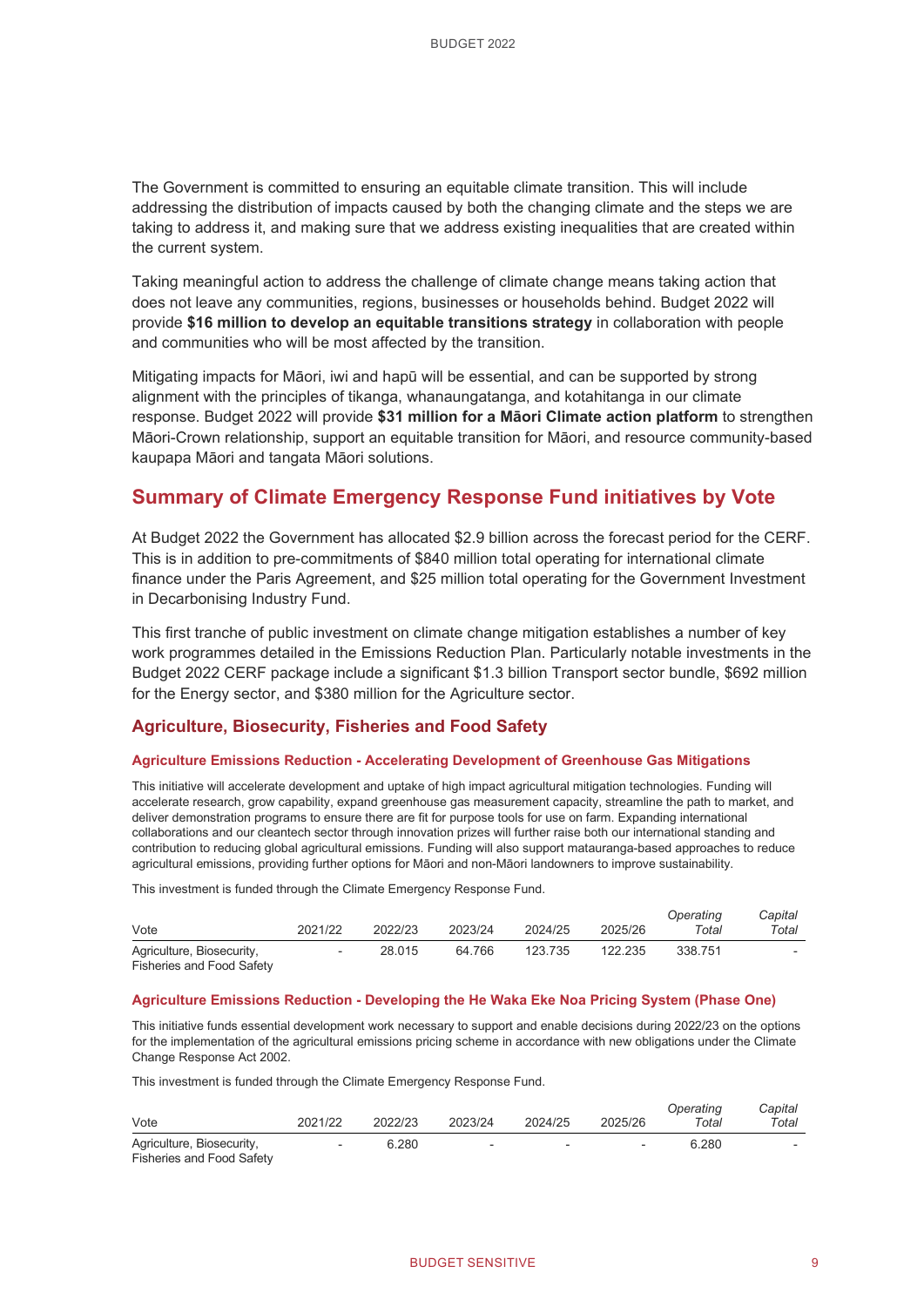## **Agriculture Emissions Reduction - Supporting Producers and Māori Entities Transition to a Low Emissions Future**

This initiative ensures farmers, growers and whenua Māori entities can access support and have the confidence to move to low emissions farm systems. Building on the He Waka Eke Noa partnership, it funds access to credible information and communications to help shift practices. It will increase on-the-ground and on-farm activities aimed at helping producers change farm practices and adopt new technologies, including through local producer groups focused on reducing emissions. It funds tikanga-based programmes to develop and support long-term low emissions profiles for whenua Māori.

This investment is funded through the Climate Emergency Response Fund.

| Vote                                                   | 2021/22 | 2022/23 | 2023/24 | 2024/25 | 2025/26 | Operating<br>Total | Capital<br>Total |
|--------------------------------------------------------|---------|---------|---------|---------|---------|--------------------|------------------|
| Agriculture, Biosecurity,<br>Fisheries and Food Safety | $\sim$  | 3.456   | 10.406  | 10.332  | 10.497  | 34.691             | 0.650            |

## **Business, Science and Innovation**

#### **Developing a Circular Economy and Bioeconomy Strategy**

This initiative supports the development of a circular economy and bioeconomy strategy to reduce emissions. The funding supports cross-agency development of the strategy, research into the ability of the bioeconomy to meet biofuel demand, resource flow maps, and a baseline of New Zealand's current level of circularity.

This investment is funded through the Climate Emergency Response Fund.

| Vote                                | 2021/22 | 2022/23 | 2023/24 | 2024/25 | 2025/26        | Operating<br>Total | Capital<br>Total         |
|-------------------------------------|---------|---------|---------|---------|----------------|--------------------|--------------------------|
| Business, Science<br>and Innovation | $\sim$  | 1.600   | 1.100   | 0.300   | $\overline{a}$ | 3.000              | $\overline{\phantom{a}}$ |

#### **Equitable Transitions Programme**

This initiative will fund a programme to co-design an Equitable Transition Strategy in partnership with iwi/Māori and other stakeholders, as a key initiative in the Emissions Reduction Plan and responding to the Climate Change Commission's advice. The Strategy will seek to better understand and respond to the distributional impacts that emerge as a result of the transition to a low emissions economy. By working in partnership with identified affected groups we can determine measures to manage challenges and seize opportunities in the transition.

This investment is funded through the Climate Emergency Response Fund.

| Vote                      | 2021/22 | 2022/23 | 2023/24 | 2024/25 | 2025/26 | Operating<br>$\tau$ otal | Capital<br>Total         |
|---------------------------|---------|---------|---------|---------|---------|--------------------------|--------------------------|
| <b>Tagged Contingency</b> | $\sim$  | 4.520   | 9.290   | 2.050   | 0.460   | 16.320                   | $\overline{\phantom{a}}$ |

#### **Funding Further Decarbonisation of Process Heat and Implementation of Supporting Policies**

This initiative increases funding to reduce emissions from industry and process heat and resource the implementation of new regulatory measures. With this funding, businesses will improve energy productivity, bring forward fuel-switching projects, and reduce exposure to carbon price risk. It increases the Government Investment in Decarbonising Industry Fund, provides support to small and medium enterprises, provides rebates for renewable and efficient equipment, and resources the implementation of an energy and emissions reporting scheme and national direction on industrial emissions.

This investment is funded through the Climate Emergency Response Fund.

| Vote                                | 2021/22                  | 2022/23 | 2023/24 | 2024/25 | 2025/26 | Operating<br>Total | Capital<br>Total |
|-------------------------------------|--------------------------|---------|---------|---------|---------|--------------------|------------------|
| Business, Science<br>and Innovation | $\overline{\phantom{0}}$ | 69.642  | 151.392 | 207.375 | 223.839 | 652.248            | 0.570            |

#### **Supporting the the Transition to a Renewable Electricity System**

This initiative will develop and implement electricity market measures that support reliable and affordable electricity supply while accelerating the transition to a highly renewable electricity system. It also includes funding to facilitate public sector procurement of renewable electricity through long term power purchase agreements.

This investment is funded through the Climate Emergency Response Fund.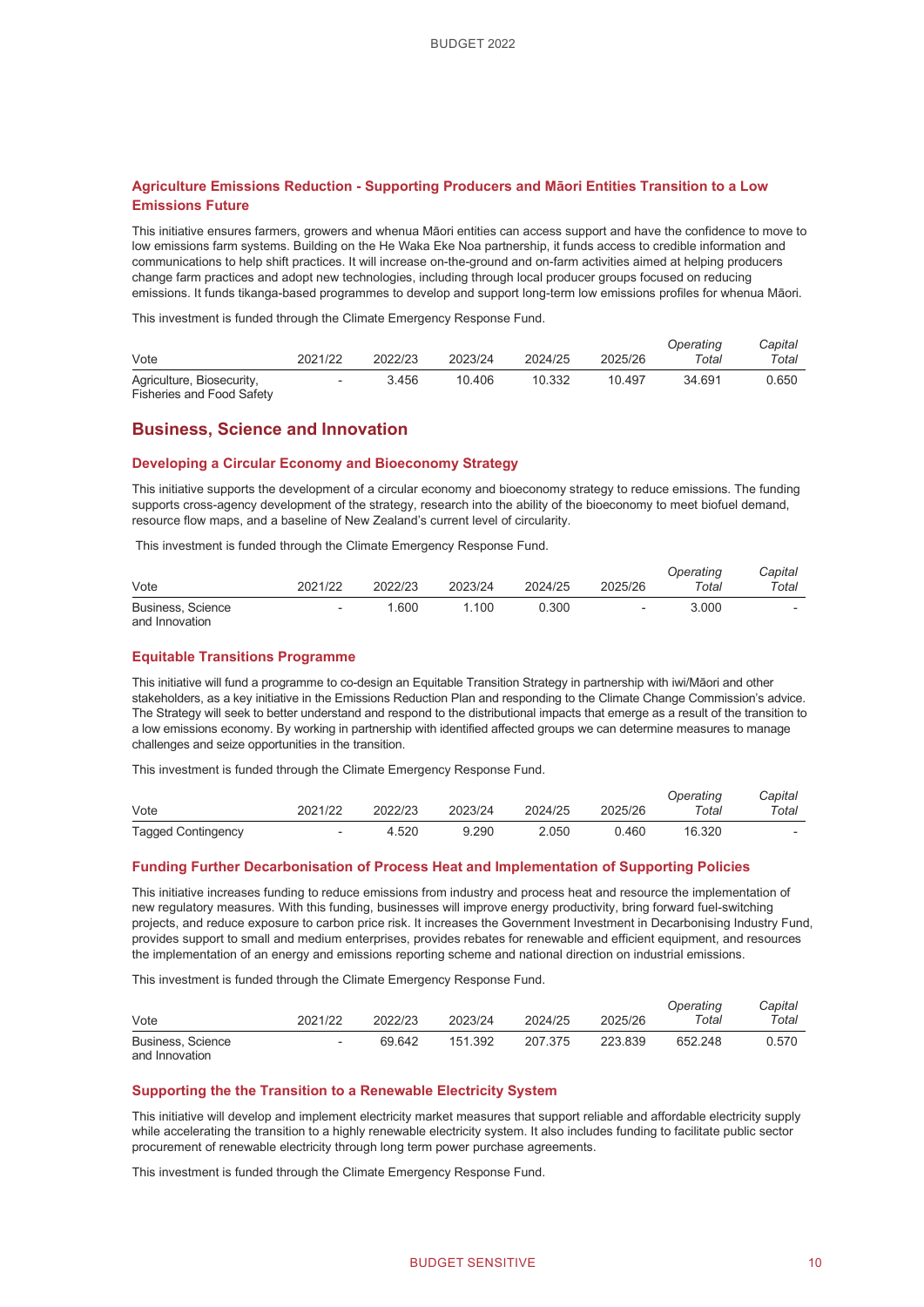| Vote                                | 2021/22 | 2022/23 | 2023/24 | 2024/25                  | 2025/26 | Operating<br>Total | Capital<br>Total |
|-------------------------------------|---------|---------|---------|--------------------------|---------|--------------------|------------------|
| Business, Science<br>and Innovation | $\sim$  | 2.770   | 2.455   | $\overline{\phantom{0}}$ |         | 5.225              | 0.055            |

#### **Supporting the Energy Transition to a Low Emissions Economy**

The components of this initiative are development of a strategy to decarbonise the energy system, developing a regulatory framework for offshore renewable energy, and developing a roadmap for development and use of hydrogen. These will facilitate the introduction of low carbon fuels and greater renewable electricity to drive New Zealand's transition to a low carbon economy.

This investment is funded through the Climate Emergency Response Fund.

| Vote                                | 2021/22                  | 2022/23 | 2023/24 | 2024/25 | 2025/26 | Operating<br>Total | Capital<br>Total |
|-------------------------------------|--------------------------|---------|---------|---------|---------|--------------------|------------------|
| Business, Science<br>and Innovation | $\overline{\phantom{a}}$ | 5.647   | 7.037   | 4.990   |         | 17.674             | 0.054            |

#### **Environment**

#### **Delivering New Zealand's International Climate Change Target Through Offshore Mitigation**

This initiative provides funding to develop options for offshore emissions mitigation needed to meet New Zealand's international climate change target. It includes work to scope, identify and develop some initial sources of offshore mitigation including options in the Asia-Pacific region that support sustainable development, and negotiate and implement links between the NZ ETS and international ETS's.

This investment is funded through the Climate Emergency Response Fund.

| Vote        | 2021/22                  | 2022/23 | 2023/24 | 2024/25 | 2025/26 | Operating<br>$\tau$ otal | Capital<br>Total |
|-------------|--------------------------|---------|---------|---------|---------|--------------------------|------------------|
| Environment | $\overline{\phantom{0}}$ | .944    | 2.149   | 2.349   | ? 484   | 8.926                    |                  |

#### **Emissions Reduction Plan Performance Monitoring**

This initiative provides funding for a suite of monitoring and accountability mechanisms to help to keep delivery of the Emissions Reduction Plan on track.

This investment is funded through the Climate Emergency Response Fund.

| Vote        | 2021/22                  | 2022/23 | 2023/24 | 2024/25 | 2025/26 | Operating<br>Total | Capital<br>Total         |
|-------------|--------------------------|---------|---------|---------|---------|--------------------|--------------------------|
| Environment | $\overline{\phantom{0}}$ | 4.171   | 4.132   | 4.132   | 4.132   | 16.567             | $\overline{\phantom{a}}$ |
| Finance     | $\overline{\phantom{0}}$ | 1.339   | 1.306   | 1.348   | 1.348   | 5.341              | $\overline{\phantom{a}}$ |

#### **Enabling a Scaled-up, High Quality Voluntary Carbon Market**

This initiative will fund a government-supported framework and approval scheme for a voluntary carbon market to serve the Carbon Neutral Government Programme and businesses. This includes developing rules and standards to ensure the credibility of offsets. This will enable the design of a framework that will cover standards for offsets, including what kind of projects will be permissible in the short and long term. It will facilitate work with existing providers, scoping for an accreditation process and a register of projects to account for offsets so that providers and buyers can trade amongst themselves.

This investment is funded through the Climate Emergency Response Fund.

| Vote        | 2021/22 | 2022/23 | 2023/24 | 2024/25 | 2025/26 | Operating<br>Total | Capital<br>Total |
|-------------|---------|---------|---------|---------|---------|--------------------|------------------|
| Environment | $\sim$  | .044    | 1.094   | 744     | በ 744   | 3.626              | $\,$             |

#### **Māori Climate Action**

This initiative provides funding to establish a platform to strengthen the Crown/Māori partnership and support a holistic approach to climate change that supports an equitable transition for Māori. The platform will include mechanisms to ensure diverse Māori participation in climate policy and climate action, support development of a Māori climate strategy, and activate kaupapa Māori, tangata Māori solutions for the climate emergency. A pilot approach to activating kaupapa Māori, tangata Māori solutions will be piloted in year one, with further funding held in contingency subject to Ministers' agreement on the more enduring form of the Māori Climate Partnership and Representation platform.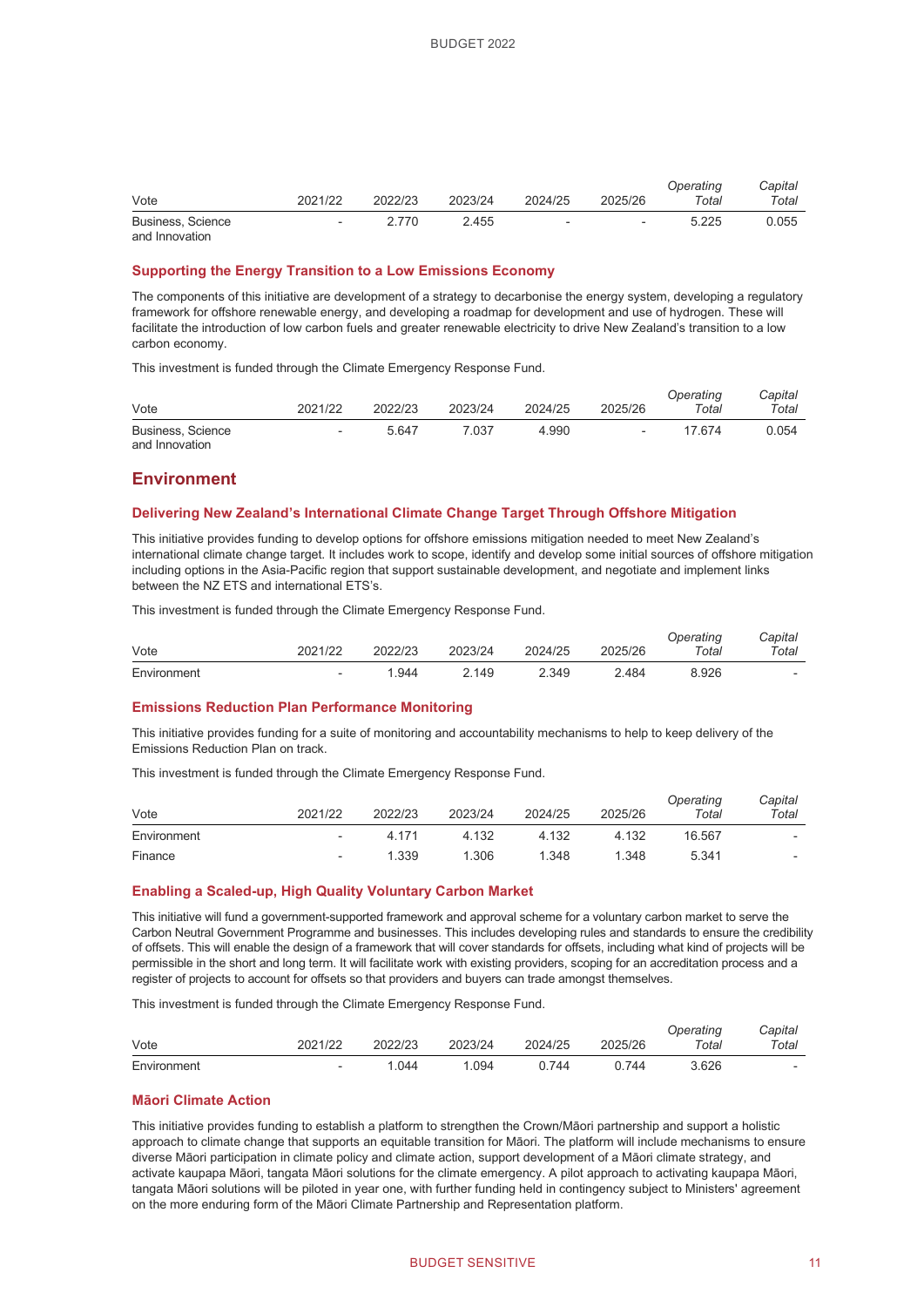This investment is funded through the Climate Emergency Response Fund.

| Vote                      | 2021/22                  | 2022/23 | 2023/24 | 2024/25 | 2025/26 | Operating<br>Total | Capital<br>Total         |
|---------------------------|--------------------------|---------|---------|---------|---------|--------------------|--------------------------|
| Environment               | $\overline{\phantom{a}}$ | 3.488   | 2.538   | 3.258   | 3.258   | 12.542             | $\overline{\phantom{a}}$ |
| <b>Tagged Contingency</b> | $\overline{\phantom{a}}$ |         | 2.000   | 6.000   | 10.000  | 18.000             | $\overline{\phantom{a}}$ |

#### **Reducing Emissions from Waste**

This initiative seeks to implement a suite of proposals to reduce emissions in line with the target reduction pathway in the Emissions Reduction Plan. This initiative will reduce and divert organic waste from landfill and enable emissions to be reduced through delivering:

- resource recovery feasibility studies, business cases, infrastructure and other assets
- behaviour change programmes to reduce emissions from waste, and
- a national waste data programme including landfill gas capture research.

This investment is funded through the Climate Emergency Response Fund.

| Vote        | 2021/22                  | 2022/23 | 2023/24   | 2024/25 | 2025/26 | Operating<br>Total | Capital<br>Total         |
|-------------|--------------------------|---------|-----------|---------|---------|--------------------|--------------------------|
| Environment | $\overline{\phantom{a}}$ | 29.887  | 779<br>61 | 5.865   | 5.565   | 103.096            | $\overline{\phantom{a}}$ |

# **Forestry**

#### **Establishing Native Forests at Scale to Develop Long-Term Carbon Sinks and Improve Biodiversity**

This initiative removes barriers for native afforestation: increases propagation capacity, using automated technology to scale up native seedling production and reduce costs; facilitates innovation in seed collection, propagation and forest establishment including restoration, through focused research; and develops a long-term national strategy and action plan to grow native forests in partnership with rural landowners, iwi/Māori, foresters, communities and the private sector.

This investment is funded through the Climate Emergency Response Fund.

| Vote                                                          | 2021/22                  | 2022/23                  | 2023/24 | 2024/25 | 2025/26                  | Operating<br>Total       | Capital<br>Total |
|---------------------------------------------------------------|--------------------------|--------------------------|---------|---------|--------------------------|--------------------------|------------------|
| Tagged Contingency                                            | ٠                        | 9.270                    | 16.529  | 18.585  | 20.227                   | 64.611                   | 78.850           |
| Agriculture, Biosecurity,<br><b>Fisheries and Food Safety</b> | $\overline{\phantom{a}}$ | $\overline{\phantom{a}}$ | ٠       | ٠       | $\overline{\phantom{0}}$ | $\overline{\phantom{a}}$ | 1.500            |

Fisheries and Food Safety

#### **Increasing Woody Biomass Supply to Replace Coal and other Carbon Intensive Fuels and Materials**

This initiative will increase biomass supply and stimulate private sector investment to alleviate projected shortages, through Crown planting 10,000ha of short rotation energy forest, and targeted research and development. The initiative will help transform forestry and wood processing to a high-value, high wage sector.

This investment is funded through the Climate Emergency Response Fund.

| Vote                      | 2021/22 | 2022/23 | 2023/24 | 2024/25 | 2025/26 | Operating<br>Total | Capital<br>Total |
|---------------------------|---------|---------|---------|---------|---------|--------------------|------------------|
| <b>Tagged Contingency</b> | $\sim$  | 2.028   | 5.578   | 9.843   | 12.023  | 29.472             | 61.594           |

## **Maximising Carbon Storage: Increasing Natural Sequestration to Achieve New Zealand's Future Carbon Goals**

This initiative will fund research to link forest carbon storage to management actions; enable changes to ETS look-up tables to more accurately reflect carbon stock changes and incentivise improved management for new and existing forests and quantify the carbon impact of management in non-forest land use, soil, and coastal ecosystems; and stimulate investment in wood processing to maximise carbon stored in wood products. Together these initiatives will directly contribute to reductions in the first three emission budgets by more than 9.3 million tonnes over 2022-2035.

This investment is funded through the Climate Emergency Response Fund.

| Vote     | 2021/22 | 2022/23 | 2023/24 | 2024/25 | 2025/26 | Operating<br>Total | Capital<br>Total         |
|----------|---------|---------|---------|---------|---------|--------------------|--------------------------|
| Forestry | $\sim$  | 5.811   | 11.630  | 8.108   | 4.728   | 30.277             | $\overline{\phantom{a}}$ |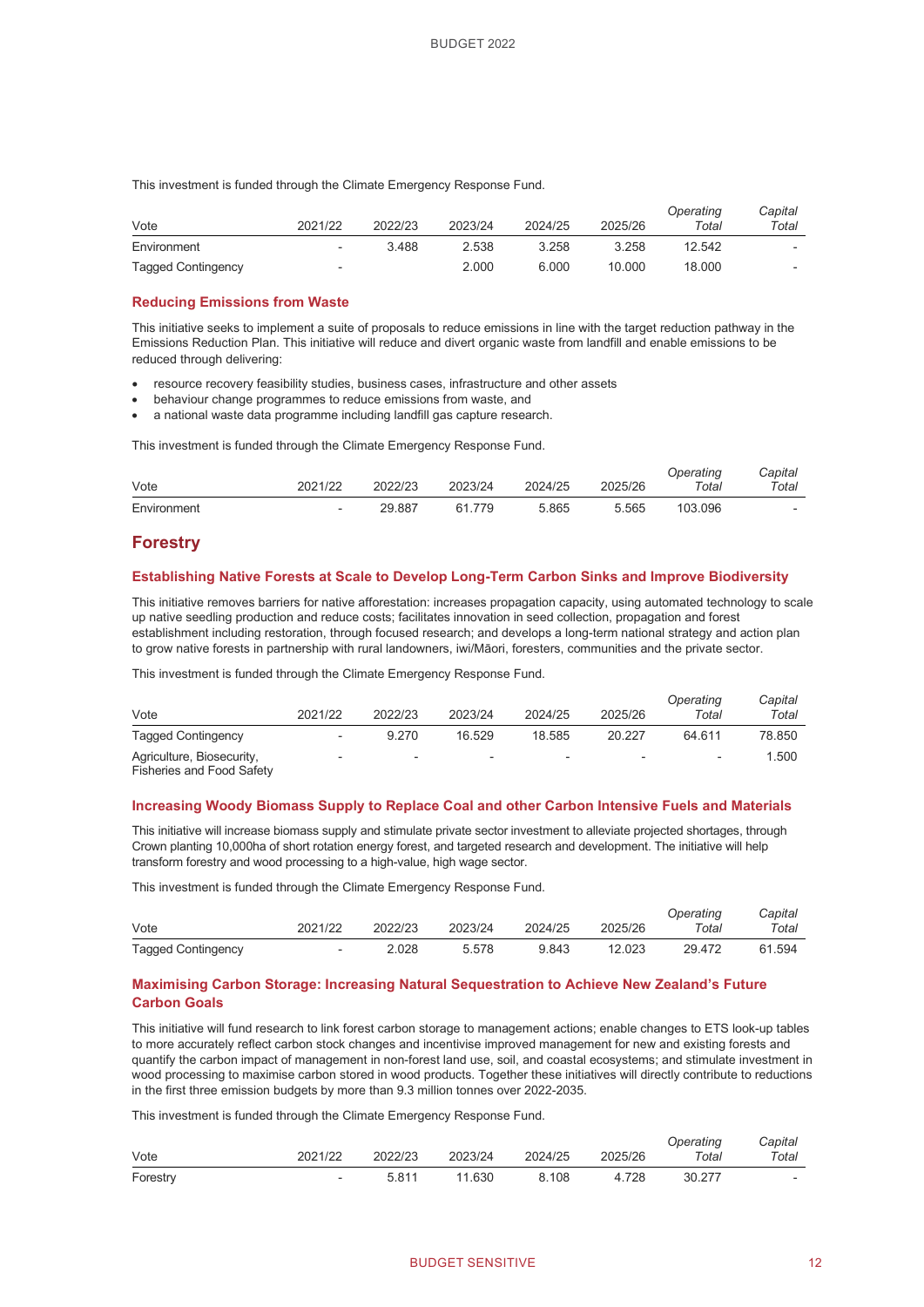| Agriculture, Biosecurity,<br><b>Fisheries and Food Safety</b> | $\overline{\phantom{a}}$ | $\overline{\phantom{a}}$ | $\overline{\phantom{a}}$ | $\overline{\phantom{a}}$ | $\overline{\phantom{a}}$ | $\overline{\phantom{a}}$ | 4.000                    |
|---------------------------------------------------------------|--------------------------|--------------------------|--------------------------|--------------------------|--------------------------|--------------------------|--------------------------|
| Conservation                                                  | ۰                        | 0.935                    | 0.915                    | 0.755                    | 0.755                    | 3.360                    | $\overline{\phantom{a}}$ |
| Environment                                                   | $\overline{\phantom{a}}$ | 1.732                    | 2.233                    | 2.234                    | 2.235                    | 8.434                    | $\overline{\phantom{a}}$ |
| <b>Tagged Contingency</b>                                     | $\overline{\phantom{a}}$ | $\overline{\phantom{a}}$ | 5.963                    | 7.009                    | 7.209                    | 20.181                   | 45.000                   |

# **Transport**

#### **Cleaner Vehicles for Low-Income New Zealanders - Social Leasing Scheme**

This initiative provides contingency funding to implement and operate a social leasing scheme that leases low-emission vehicles to low-income participants.

This investment is funded through the Climate Emergency Response Fund.

| Vote                      | 2021/22                  | 2022/23 | 2023/24 | 2024/25                  | 2025/26 | Operating<br>Total | Capital<br>Total |
|---------------------------|--------------------------|---------|---------|--------------------------|---------|--------------------|------------------|
| <b>Tagged Contingency</b> | $\overline{\phantom{a}}$ | 10.000  | 10.000  | $\overline{\phantom{a}}$ | -       | 20.000             |                  |

#### **Cleaner Vehicles for Low-Income New Zealanders - Vehicle Scrap and Replace Scheme**

This initiative provides funding to implement and operate a vehicle scrap and replace scheme that provides funding and inkind support to low-income households to shift to low emission alternatives, upon scrapping a vehicle.

This investment is funded through the Climate Emergency Response Fund.

| Vote                      | 2021/22                  | 2022/23 | 2023/24 | 2024/25 | 2025/26 | Operating<br>$\tau$ otal | Capital<br>Total         |
|---------------------------|--------------------------|---------|---------|---------|---------|--------------------------|--------------------------|
| <b>Tagged Contingency</b> | $\overline{\phantom{0}}$ | 15.906  | 15.906  | 242.900 | 294.050 | 568.762                  | $\overline{\phantom{a}}$ |

#### **Crown Support for Public Transport Revenue Shortfall due to COVID-19**

This initiative provides Crown funding to cover a portion of the revenue shortfall experienced by Waka Kotahi NZ Transport Agency and Public Transport Authorities as a result of reduced patronage due to COVID-19 in the 2021/22 financial year.

This investment is funded through the Climate Emergency Response Fund.

| Vote      | 2021/22 | 2022/23                  | 2023/24                  | 2024/25                  | 2025/26 | Operating<br>Total | Capital<br>Total |
|-----------|---------|--------------------------|--------------------------|--------------------------|---------|--------------------|------------------|
| Transport | 47.400  | $\overline{\phantom{a}}$ | $\overline{\phantom{0}}$ | $\overline{\phantom{a}}$ |         | 47.400             |                  |

#### **Decarbonising Freight Transport – Resourcing and Seed Funding**

This initiative provides funding for activities that support decarbonising the freight and supply chain sector. This includes funding for business cases and research programmes, capability and capacity, and contestable funding for low emission freight solutions.

This investment is funded through the Climate Emergency Response Fund.

| Vote                                | 2021/22                  | 2022/23                  | 2023/24 | 2024/25 | 2025/26 | Operating<br>Total | Capital<br>Total         |
|-------------------------------------|--------------------------|--------------------------|---------|---------|---------|--------------------|--------------------------|
| Transport                           | $\overline{\phantom{0}}$ | 1.840                    | 1.368   | 0.568   | 0.568   | 4.344              | $\overline{\phantom{a}}$ |
| Business, Science<br>and Innovation |                          | $\overline{\phantom{a}}$ | 1.292   | 12.240  | 2.240   | 15.772             |                          |

#### **Decarbonising the Public Transport Bus Fleet**

This initiative provides funding to support Public Transport Authorities to invest in bus decarbonisation initiatives, (such as deploying zero-emission buses or investing in associated infrastructure), to reduce greenhouse gases and harmful emissions from the bus fleet.

This investment is funded through the Climate Emergency Response Fund.

| Vote      | 2021/22                  | 2022/23 | 2023/24 | 2024/25 | 2025/26 | Operatina<br>Total | Capital<br>Total |
|-----------|--------------------------|---------|---------|---------|---------|--------------------|------------------|
| Transport | $\overline{\phantom{a}}$ | 4.290   | 8.965   | 13.695  | 13.695  | 40.645             | $\,$             |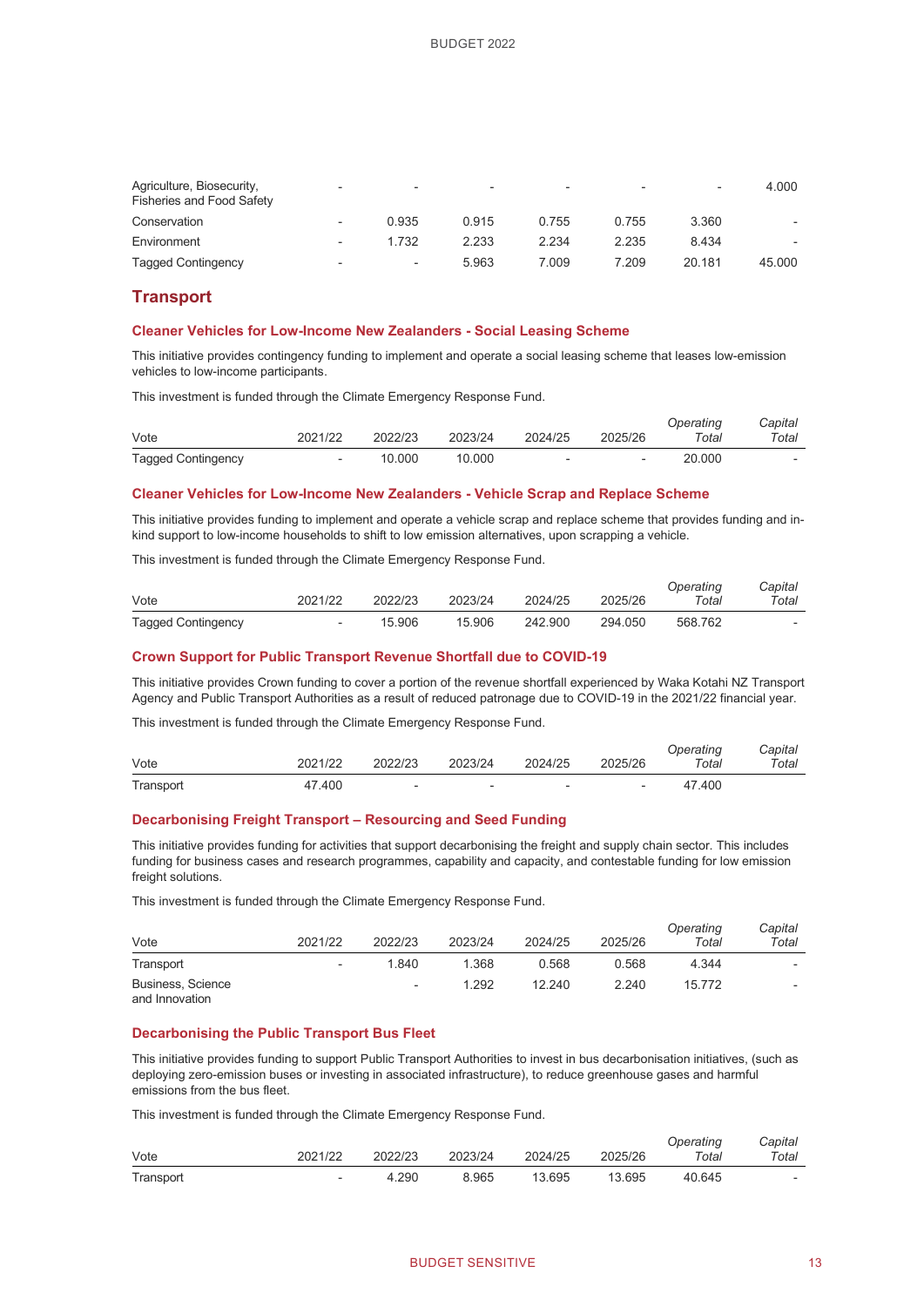#### **Mode-Shift and Reducing Light Vehicle Kilometres Travelled**

This initiative provides funding for activities, infrastructure and services that reduce reliance on cars and supports the uptake of active and shared modes. It commits funding to four indicative investment areas including the rapid roll out of urban cycle networks, creation of walkable neighbourhoods, support for safer, greener, and healthier school travel, and provisions for more reliable and user-friendly public transport. It also provides funding for Waka Kotahi NZ Transport Agency and third parties to develop urban Vehicle Kilometres Travelled reduction plans and programmes that identify activities required to achieve mode-shift and reduce Vehicle Kilometres Travelled.

This investment is funded through the Climate Emergency Response Fund.

| Vote      | 2021/22                  | 2022/23 | 2023/24 | 2024/25 | 2025/26        | Operating<br>Total | Capital<br>Total         |
|-----------|--------------------------|---------|---------|---------|----------------|--------------------|--------------------------|
| Transport | $\overline{\phantom{a}}$ | 110.300 | 263.250 | 1.000   | $\overline{a}$ | 374,550            | $\overline{\phantom{a}}$ |

#### **Retaining and Recruiting Bus Drivers – Improving Terms and Conditions**

This initiative provides funding to improve the retention and recruitment of bus drivers through more attractive terms and conditions to help provide the workforce necessary to absorb an increase in demand for public transportation and support emissions reductions. This is to be given effect to through nationally consistent terms and conditions for bus drivers to be agreed through a bus industry standard agreement for urban bus drivers (represented by Government, Industry, and Unions).

This investment is funded through the Climate Emergency Response Fund.

| Vote                      | 2021/22                  | 2022/23 | 2023/24 | 2024/25 | 2025/26 | Operating<br>Total | Capital<br>Total         |
|---------------------------|--------------------------|---------|---------|---------|---------|--------------------|--------------------------|
| <b>Tagged Contingency</b> | $\overline{\phantom{a}}$ | 13.000  | 15.000  | 16.000  | 17.000  | 61.000             | $\overline{\phantom{a}}$ |

There are also several initiatives funded through the CERF which will be announced on Budget day separately to the main CERF package.

#### *Review of the size and scope of the CERF*

The Government has indicated that more funding will be required to address the complex, multifaceted issue of climate change. We expect to review the size of the CERF alongside the main Budget allowances as necessary, to ensure that it can continue to invest in high-value initiatives that will help achieve New Zealand's climate objectives.

The Government is also looking to extend the scope of the CERF to fund measures that support climate change adaptation in future Budgets, including through the Government's first National Adaptation Plan which will be released in late 2022.

The next review of the size of the CERF is likely to be in the Budget Policy Statement for Budget 2023. At that time, we expect to roll out another year of the fund so that it extends to cover the 2026/2027 financial year.

## *Monitoring and reporting on the Climate Emergency Response Fund*

All initiatives that receive funding through the CERF will be subject to new monitoring and reporting arrangements, to ensure that dedicated CERF funding is contributing sufficiently towards meeting the Government's climate change commitments. As part of this monitoring and reporting it is expected that the financial performance and impact of these initiatives will be publicly accounted for on a regular basis.